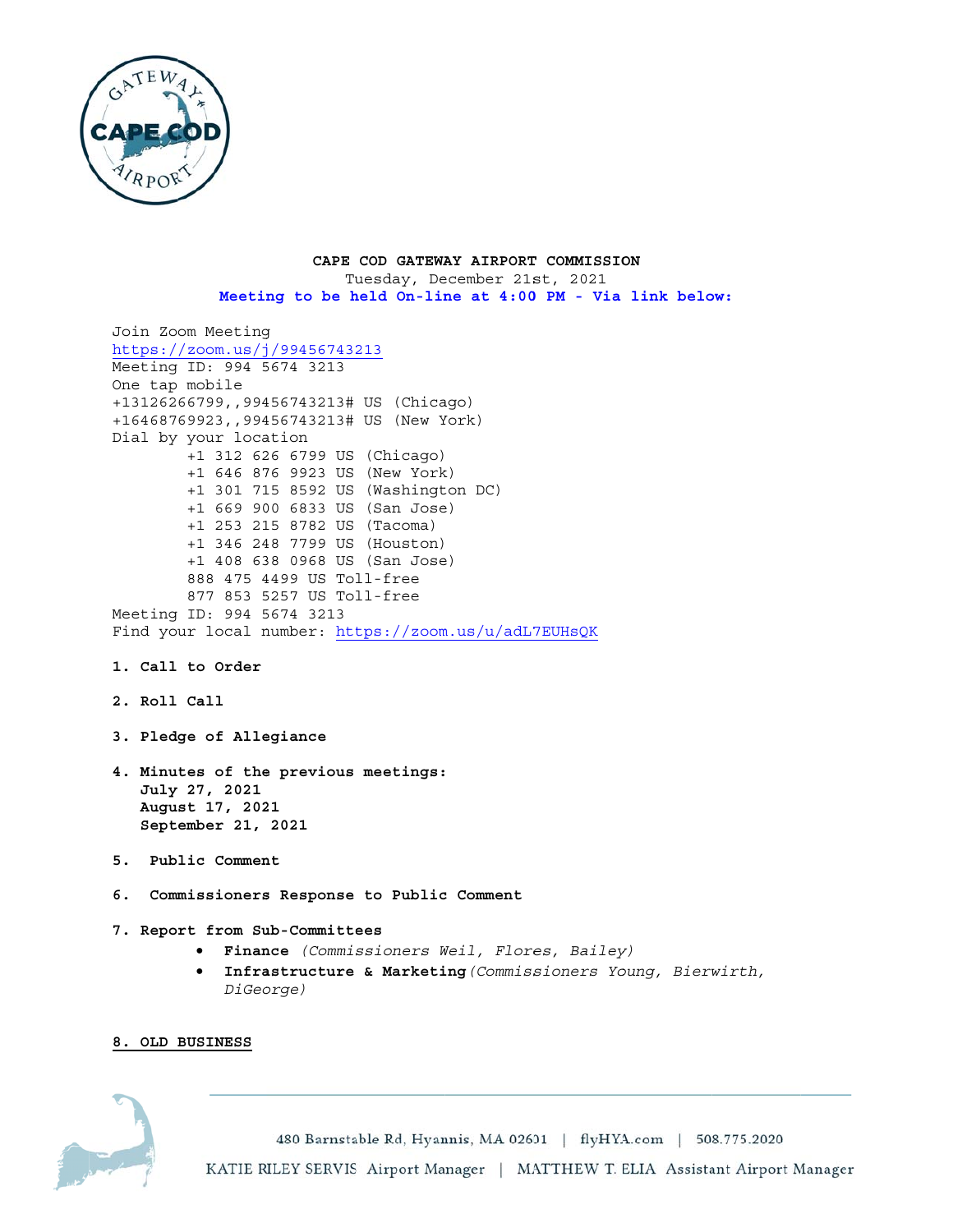**None** 

### **9. NEW BUSINESS**

**COM1221-1 Discussion and Overview of Air Carrier Partnerships and Process by Rick Lucas of McFarland Johnson** 

**COM1221-2 Update on Cape Air's Electric Aviation Research & Development Program** 

**COM1221-3 Approval of the Plans for the Airport Fixed Based Operation (FBO) Remodel** 

## **10. Report of Special Committees**

- Noise Report (July, October, January, April)
- Yarmouth Representative Comments

#### **Updates:**

- o Airport Master Plan Update
	- o Complete
	- o Final documentation with FAA for review
	- o Update on Meeting with the Town of Yarmouth 11/30/2021 regarding the AMPU to be provided
- o Upcoming January Finance Items:
	- o Hyannis Hangar LLC (Continuation of lease discussion & hopefully FINAL Terms)
	- o Griffin Avionics DRAFT Lease (Continuation of lease discussion & hopefully FINAL Terms)
	- o Modified/Updated Airport Rates & Charges
	- o FBO Renovation Scope of Work & Project Estimate Approvals
	- o Financial/Budget Update
	- o Amendment to Cape Air Lease for Electric Aviation Charging Stations
	- o DRAFT RFP for the Air Cape Cod facility
	- o Disposition of the Mildred's Lot
	- o Amendment to The Quotient Group On-Call Marketing Contract
	- o New Contract for Public Relations
- o Upcoming January Infrastructure Items:
	- o Signage (Airport Access Road)
	- o Business Plan Update January 2021
	- o Website (Continuation & hopefully FINALIZATION)
	- o Infrastructure modification of Cape Air Lease for Electric Aviation Charging Stations
	- o DRAFT RFP for the Air Cape Cod facility
	- o Upcoming Events
- o CARES Act Projects Update
	- o Replacement of T-hangar CARES1 (January/February 2022 Bid),
	- o Fleet Hangar Door Replacement CARES2 (January/February 2022 Bid).
	- o Mary Dunn Way Extension CARES3 (January/February 2022 Bid).
	- o FBO Renovation CARES4 (March/April 2022 Bid)
- o Town of Barnstable Budget
	- o FY2023 Capital Improvement Plan completed
		- Town of Barnstable Leadership meetings are forthcoming
	- o FY2023 Operating Budget to commence October 2021



480 Barnstable Rd, Hyannis, MA 02601 | flyHYA.com | 508.775.2020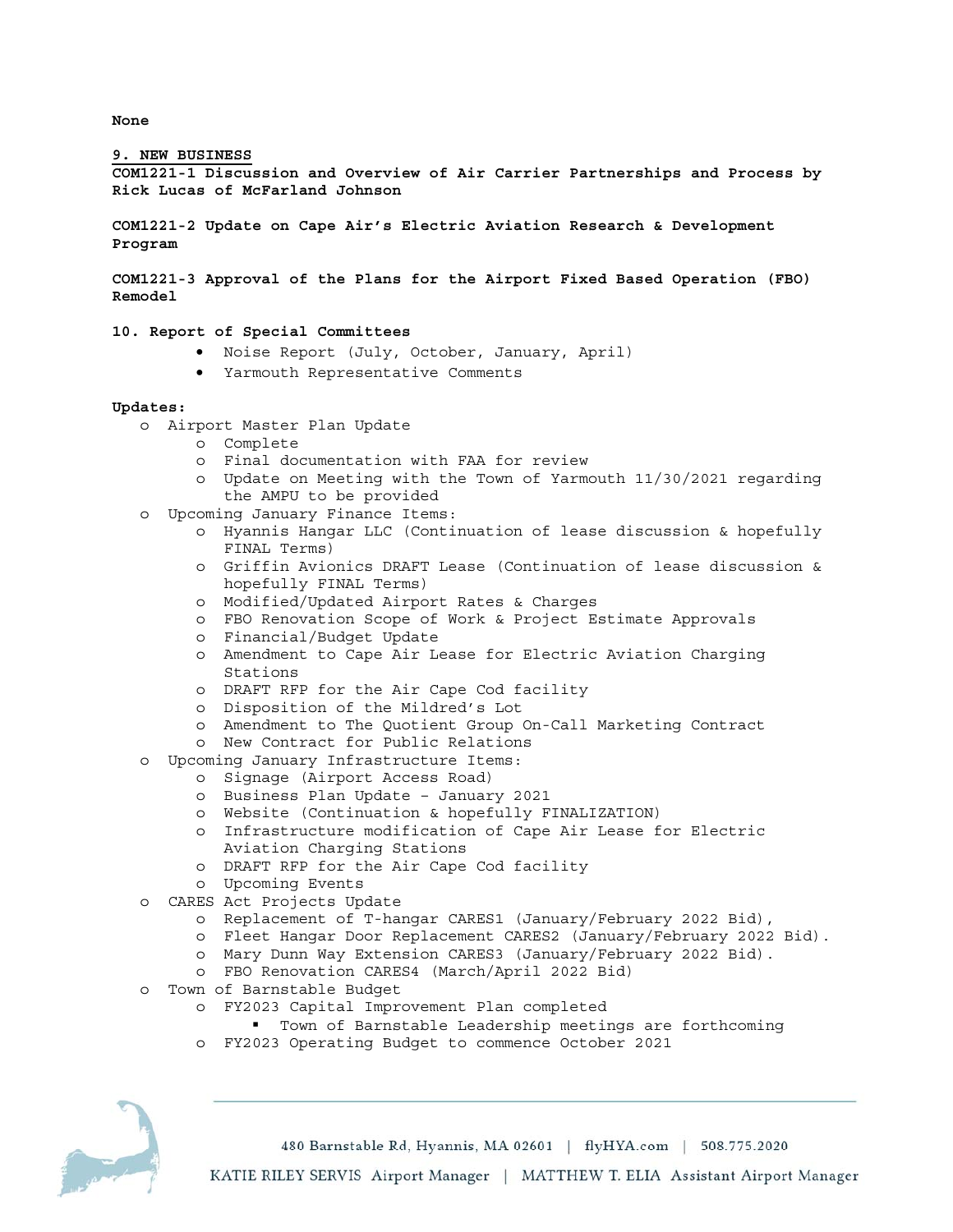- **Internal staff meetings completed**
- Development underway
- o Airport Environmental Assessment
	- o Epsilon Associates Kickoff Meeting TBD
	- o February 2022 start as long as we have an approved Airport Layout Plan from the FAA
		- We originally anticipated a October start but we must wait for the FAA to complete the review and approval of the proposed projects and that will take 90-days
- o PFOS/Public Involvement Plan & Update
	- o Meeting with DEP on October 1 to go over Audit finding
		- o Continuing data collection and preparing for submittal of the
		- Phase III report to DEP in October/November 2021
- o Rebranding
	- o Sign Replacement
		- At this point in time, staff has ordered the terminal sign replacement
		- Staff is also getting additional quotes for the replacement of the wooden access signs with the revised stone façade signs with solar lighting.
		- We may not have quotes and graphics to share for the December meeting but we will keep you in the loop
	- o Website Upgrade
		- Website modifications underway and an interactive test website available for Subcommittee review
		- Airport Management continues to work with The Quotient Group on the website.
			- They have Airport Management and Commissioner feedback on look and feel and are making modifications
			- They have new approved photos for use
		- They are continuing to work with the developer on the site
		- A revised page based on Marketing and Infrastructure
- Subcommittee and Management comments is forthcoming o Dates to remember:
- - o Cape Cod Gateway Airport Community Event Series
		- February xx, 2022: Chocolate & Hearts featuring Chef Stephen Coe.
		- March xx, 2022: Aviation Themed Paint Night
		- April xx, 2022: Planning for Summer 2022! Travel Destinations
		- May xx, 2022: Cigars & Whiskey featuring Chef Stephen Coe.
		- Tent as a possibility to get away from the terminal
		- June xx, 2022: Cape Cod Healthcare Educational/Reception
		- November xx, 2022: Pottery Night
		- December xx, 2022: Holiday Entertaining
- o Lease Development Update
	- o Griffin Lease underway and meeting set for week of 12/6/2021
	- o Hyannis Hangar LLC waiting for counter offer
- o RFP Development for non-aviation parcels
	- o Mildred's
	- o Grass Lot (Access Road)



480 Barnstable Rd, Hyannis, MA 02601 | flyHYA.com | 508.775.2020 KATIE RILEY SERVIS Airport Manager | MATTHEW T. ELIA Assistant Airport Manager